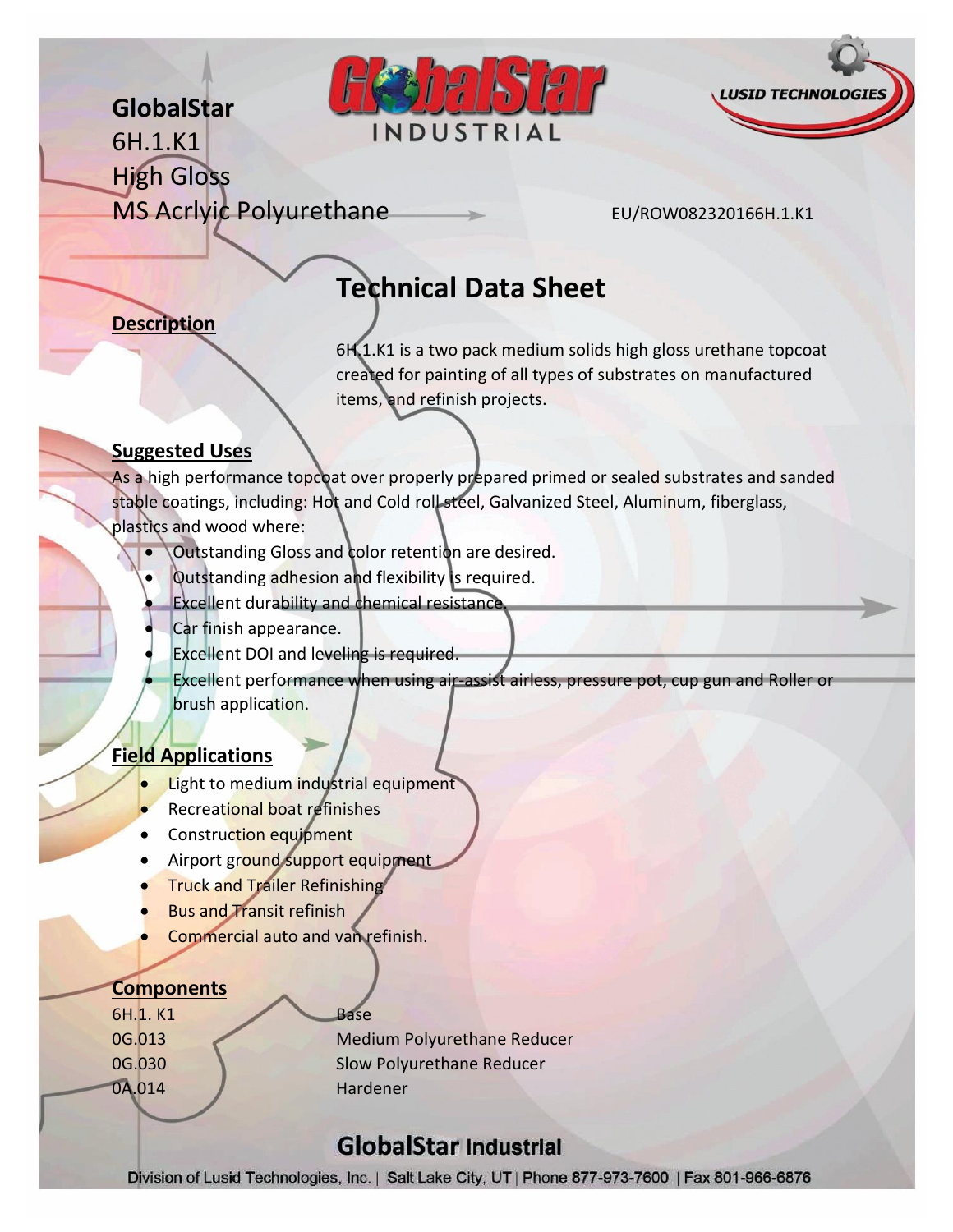## PIST **LUSID TECHNOL GlobalStar** INDUSTRIAL 6H.1.K1 High Gloss MS Acrivic Polyurethane EU/ROW082320166H.1.K1 **Mixing Ratio** Mix: Mix: Mix two (2) parts base color to one (1) part 0A.014 hardener. Reduce with Selected Reducer 15-20% **Pot Life** 2 hours @ 20° C (68° F) **Application** Apply: Two medium wet coats, allow 10-20 minutes flash between coats. Spray Gun: HVLP Gravity Feed – 1.4 – 1.6mm tip and needle Pressure Pot HVLP – 1.0 – 1.1mm tip and needle Air Assist Airless  $-1.0 - 1.1$ mm tip and needle Conventional  $\vert$  – 1.4 – 1.7mm tip and needle Film Build: 40-50 microns – when applied as directed. **Dry Times** Dust Free: 20 - 30 minutes @ 20° C (68° F) Dry to Touch 6 - 7 hours  $@ 20°C (68°C F)$ Total Hardness 24 - 36 hours @ 20° C (68° F) Force Dry 30 - 45 minutes @ 60° C (140° F) Chemical Resistance Maximum resistance after 7 days **Surface Preparation Ferrous metals:** Best Case SA2 sandblast Blow all dust and contaminates off and apply suitable GlobalStar primer, topcoat as directed. Second Best Case Hot Phosphate wash system, blow dry and apply suitable GlobalStar primer, topcoat as directed. Third Best Case Careful mechanical abrasion. Clean all dust, oil residue, finger prints and contaminates before and after mechanical abrasion with a clean drying wax and grease removal solvent making sure all residue is removed. Apply

#### **GlobalStar Industrial**

Division of Lusid Technologies, Inc. | Salt Lake City, UT | Phone 877-973-7600 | Fax 801-966-6876

suitable GlobalStar primer within 8 hours, topcoat as directed.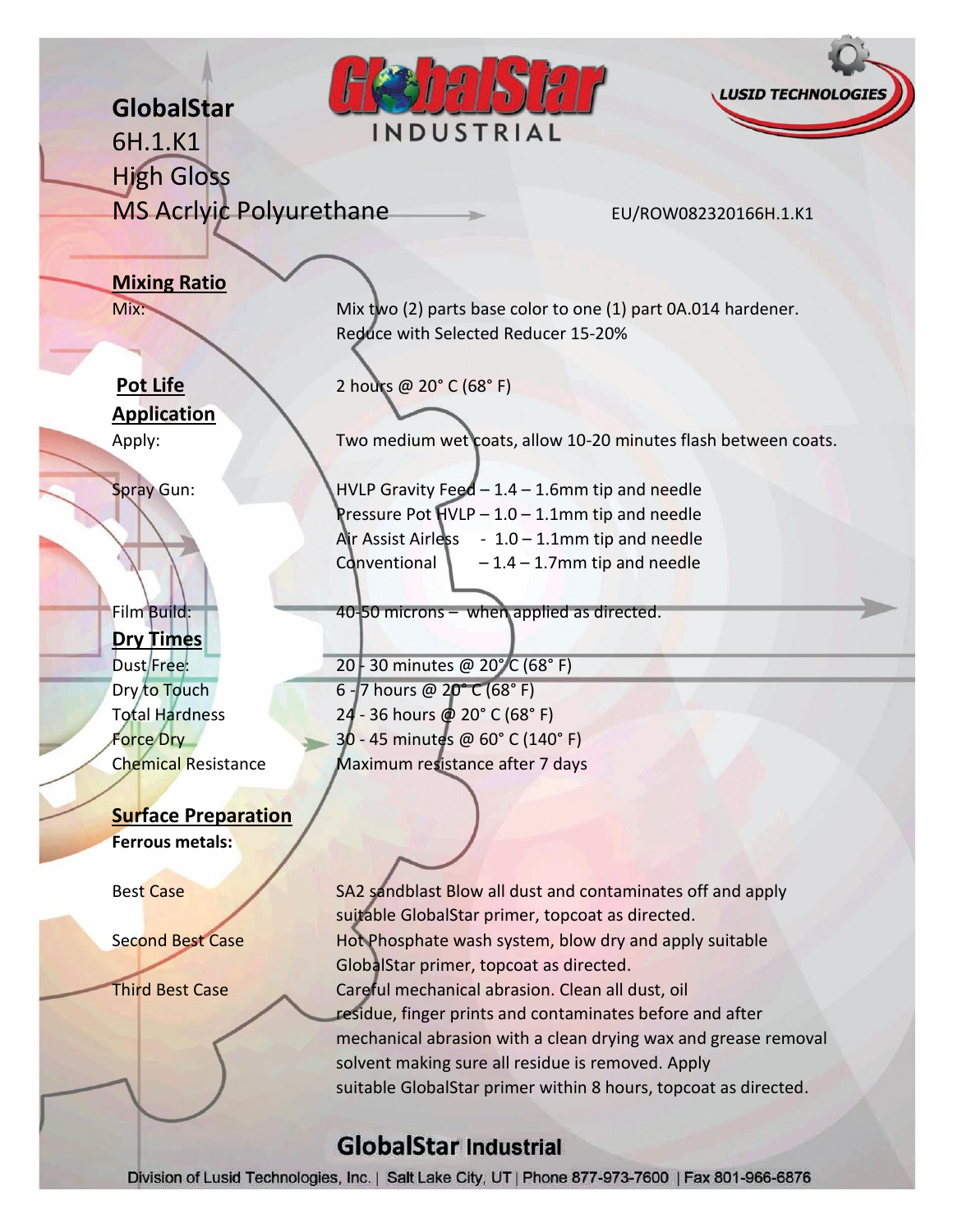